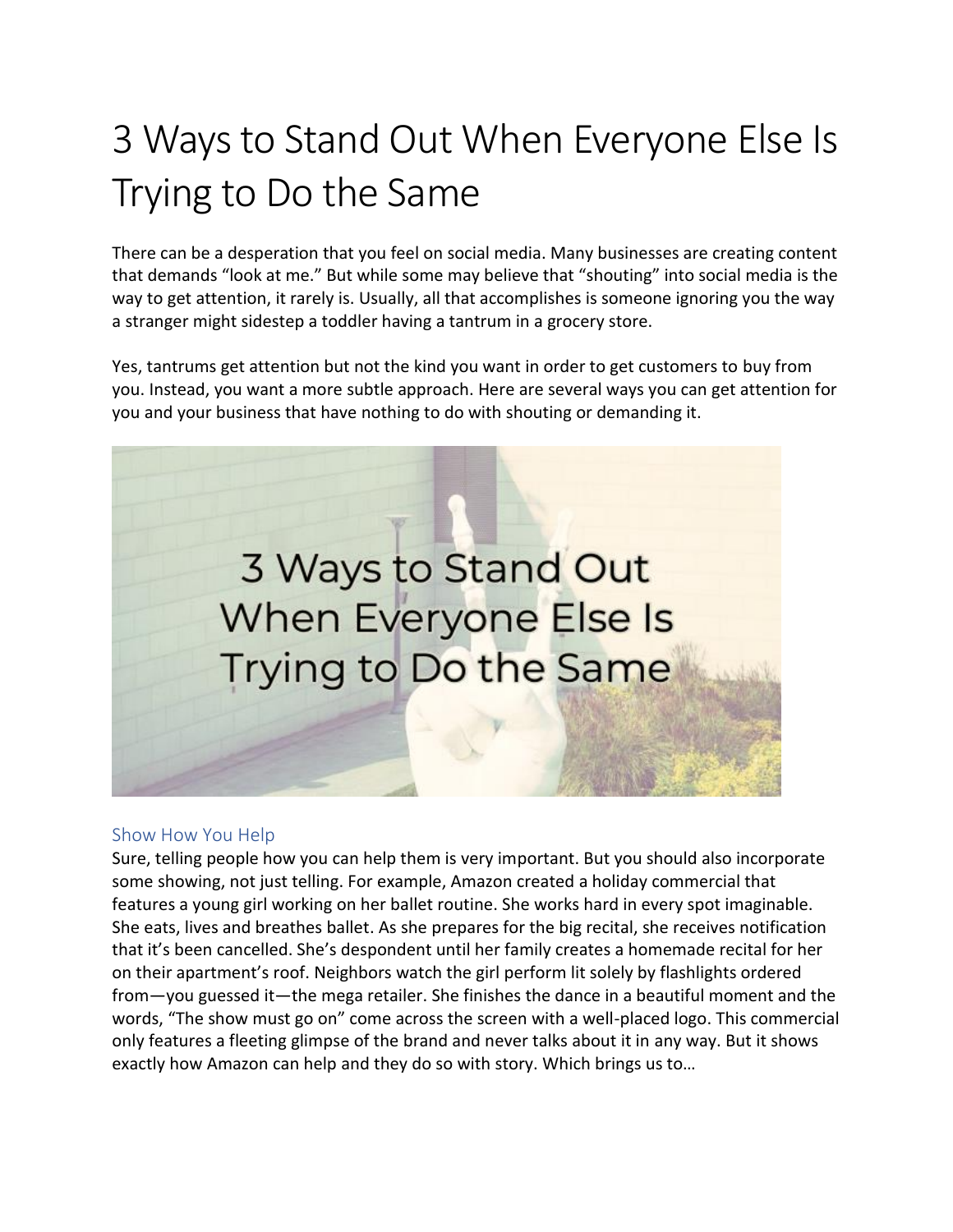## Tell a Story

Everyone claims to be the best, most efficient, best priced, etc. But all those superlative claims can get lost on social media since everyone is saying the same thing. Have you ever once heard a business claim to have adequate customer service?

Of course not!

It's always the best. They put the customer first.

But if everyone claims to do that, how does the customer figure out who really is the best? They don't. They ignore those claims and look at something else like reviews.

But what is the one thing about you that is different?

It's your story.

No one has the same story that you do. You are unique in that way. And no one has the same customer stories that you do. You can differentiate yourself from the other businesses by getting personal and telling your story of what motivates you and how you help your customers.

Again, telling your story is not you writing sentences about how you got into your business. That's only part of it. Think about that Amazon commercial. Amazon told a brilliant story about how they are there for people when others aren't (the show must go on) but they never said those words. They implied it through story.

Tell about your customers' struggles and how you fit in to help them be their best selves. You needn't say the words "we helped them." But you must *show* how you did.

## Fail Big

Is there some problem that plagues your business or industry? Something that everyone dismisses with a "well, it is what it is"?

If so, fix it.

If you do, you'll be a hero. If you don't, you'll fail. But you'll fail big because you took on something no one else has. They'll talk about your efforts. Car dealerships did this when the first one went to "no-haggle" pricing or Carvana went to selling cars sight unseen through a virtual vending machine.

JCPenney's tried to provide a good value environment by lowering its everyday prices and doing away with sales and coupons. It tried to give consumers an inexpensive buying experience whenever they wanted it, not just during sales.